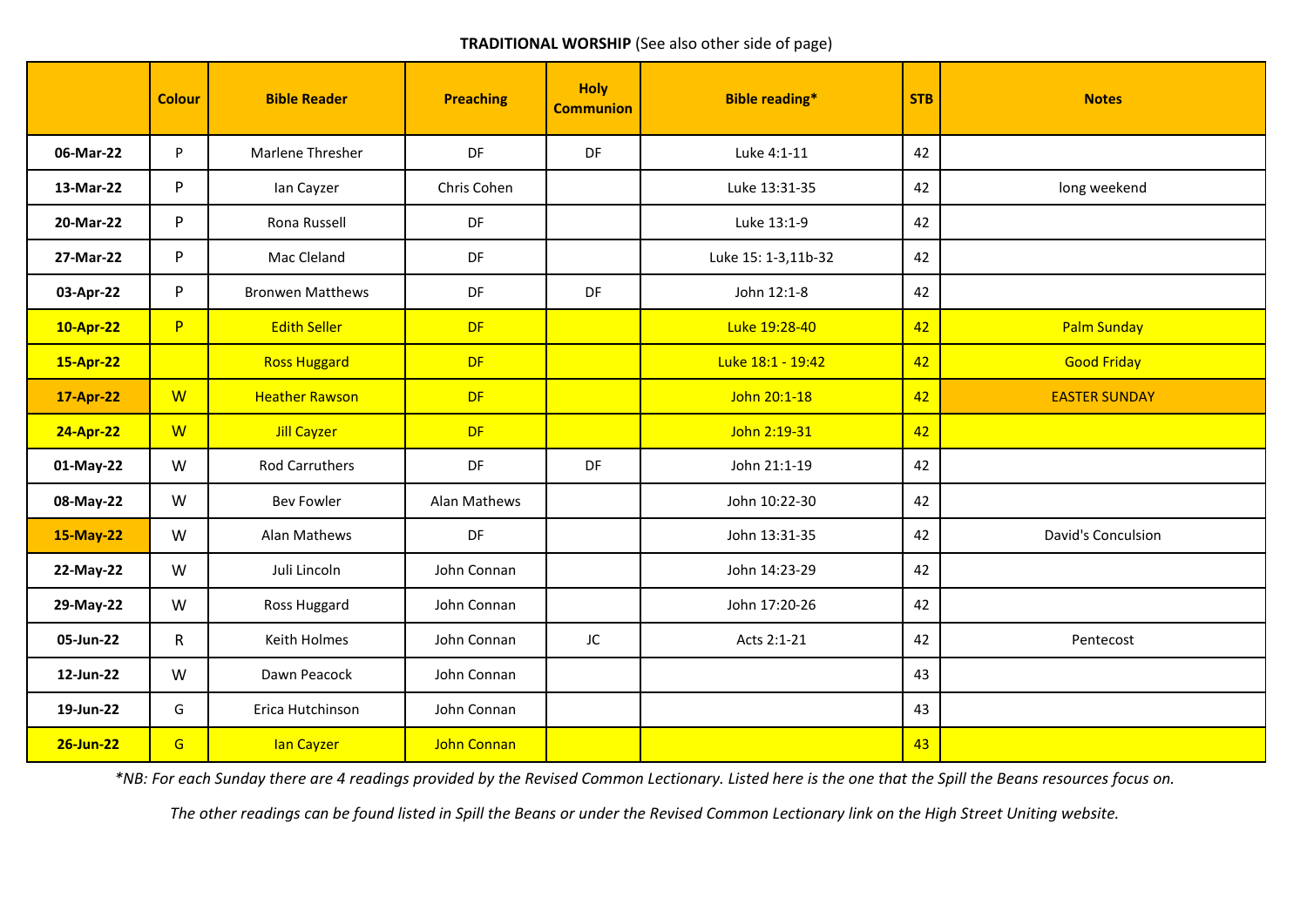|           | <b>Stewards</b>                       | <b>Morning Tea Helpers</b>                      | <b>Flowers</b>          | <b>Organ</b>         |
|-----------|---------------------------------------|-------------------------------------------------|-------------------------|----------------------|
| 06-Mar-22 | Cheryl Wilson, Marilyn Sheerin        | Edna Runcima, Sue Baker, Ali Vagenas            | Edna Reeves             | Nylma Carruthers     |
| 13-Mar-22 | Cheryl Wilson, Marilyn Sheerin        | Dorothy Bucher, Virgil Snyder, Vilma LaBrooy    | <b>Marion Coulson</b>   | Nylma Carruthers     |
| 20-Mar-22 | Rona Russell, Neville Parker          | Marilyn Sheerin, Carol Calderbank               | <b>Marion Coulson</b>   | Nylma Carruthers     |
| 27-Mar-22 | Rona Russell, Neville Parker          | Erica Hutchinson, Robert Latimer                | Beryl & Marg            | Nylma Carruthers     |
| 03-Apr-22 | Jenni Johnson, Mick Johnson           | Graeme & Jenny Horsburgh, Bev Fowler            | Beryl & Marg            |                      |
| 10-Apr-22 | Jenni Johnson, Mick Johnson           | <b>Marlene Thresher, Rona Russell</b>           | <b>Beryl &amp; Marg</b> |                      |
| 15-Apr-22 | <b>Daryl Groves, Shirley Groves</b>   | Jill Cayzer, Michael & Jen Johnston             | <b>Beryl &amp; Marg</b> | <b>Elaine Kenyon</b> |
| 17-Apr-22 | Combined                              | Enid Churcher, Greit Hofer, Eileen Carolus      | <b>Beryl &amp; Marg</b> | <b>Elaine Kenyon</b> |
| 24-Apr-22 | <b>Daryl Groves, Shirley Groves</b>   | Karin Jooste, Stanley & Viola Zhungu            | <b>Gill Jenkins</b>     |                      |
| 01-May-22 | Roy Giesemann, Jill Cayzer            | Fay Loader, Denise Andrews, Alistair Munro      | Gill Jenkins            |                      |
| 08-May-22 | Roy Giesemann, Jill Cayzer            | Jen and Michael Johnson, Sue Baker              | <b>Edna Reeves</b>      |                      |
| 15-May-22 | Combined                              | Edna Runciman, Vilma LaBrooy, Marilyn Sheerin   | <b>Edna Reeves</b>      |                      |
| 22-May-22 | Rona Russell, Heather Rawson          | Dorothy Bucher, Harriet Holton, John Upton      | Gill Jenkins            |                      |
| 29-May-22 | Rona Russell, Heather Rawson          | Carol Calderbank, Robert Latimer, Virgil Snyder | Gill Jenkins            |                      |
| 05-Jun-22 | Jenni Johnson, Mick Johnson           | Graeme & Jenny Horsburgh, Enid Churcher         | <b>Marion Coulson</b>   |                      |
| 12-Jun-22 | Jenni Johnson, Mick Johnson           | Jill Cayzer, Greit Hofer, Eileen Carolus        | <b>Marion Coulson</b>   |                      |
| 19-Jun-22 | Cheryl Wilson, Marilyn Sheerin        | Bev Fowler, Brenda Cooper, Dorothy Bucher       | Beryl & Marg            |                      |
| 26-Jun-22 | <b>Cheryl Wilson, Marilyn Sheerin</b> | Rona Russell, Karin Jooste, Ali Vagenas         | <b>Beryl &amp; Marg</b> |                      |